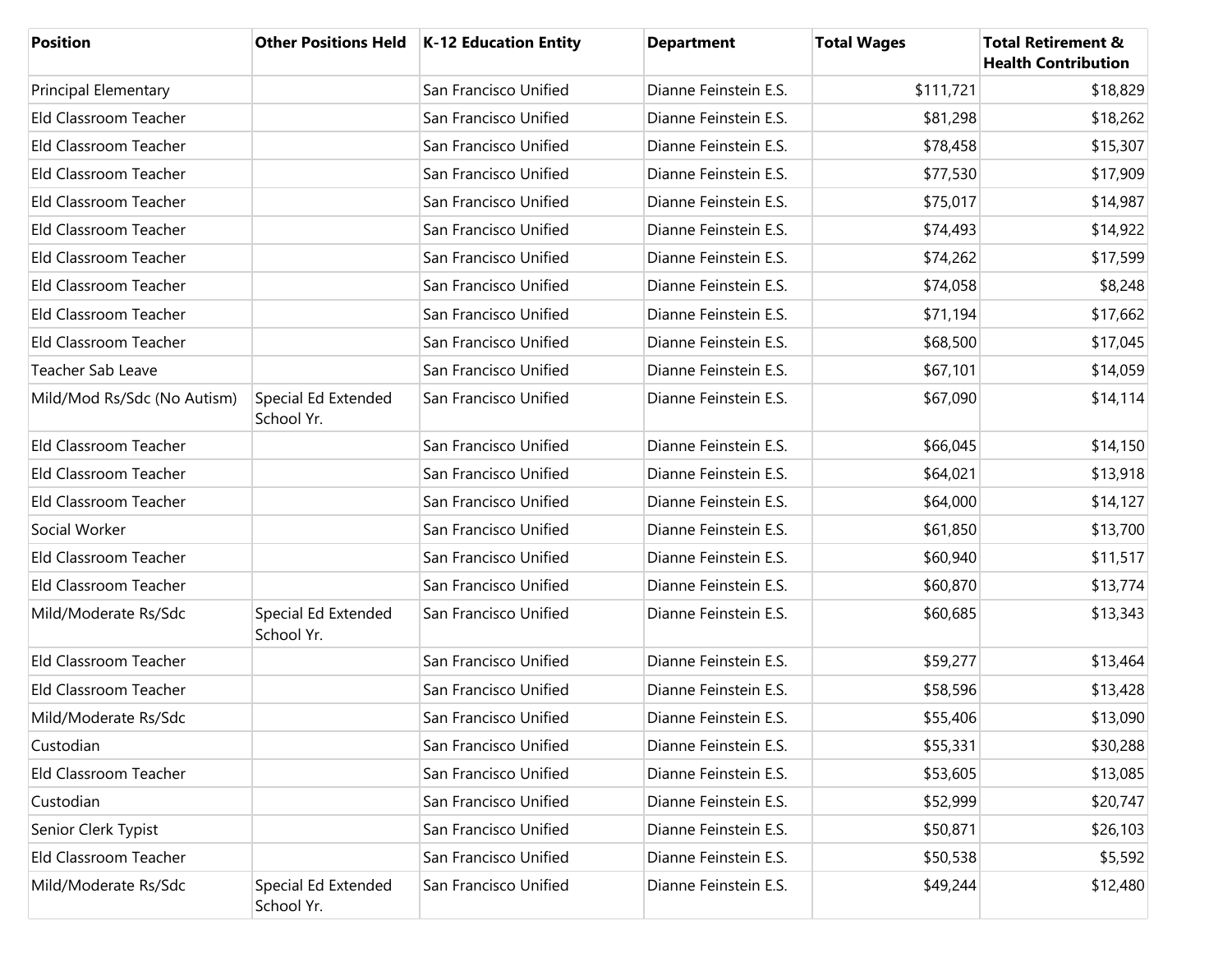| Eld Classroom Teacher                                  |                                                     | San Francisco Unified | Dianne Feinstein E.S. | \$46,993 | \$10,352 |
|--------------------------------------------------------|-----------------------------------------------------|-----------------------|-----------------------|----------|----------|
| Eld Classroom Teacher                                  | Day-To-Day Sub                                      | San Francisco Unified | Dianne Feinstein E.S. | \$46,590 | \$4,941  |
| Eld Classroom Teacher                                  |                                                     | San Francisco Unified | Dianne Feinstein E.S. | \$37,068 | \$8,969  |
| Eld Classroom Teacher                                  |                                                     | San Francisco Unified | Dianne Feinstein E.S. | \$36,194 | \$7,826  |
| Eld Classroom Teacher                                  |                                                     | San Francisco Unified | Dianne Feinstein E.S. | \$31,591 | \$6,850  |
| Sped la Sh - All Impair                                | Sped Ia Sh - All Impair                             | San Francisco Unified | Dianne Feinstein E.S. | \$27,917 | \$7,645  |
| Sped la Sh - All Impair                                |                                                     | San Francisco Unified | Dianne Feinstein E.S. | \$26,601 | \$7,692  |
| Sped Ia Sh - All Impair                                | Sped Ia Sh - All Impair                             | San Francisco Unified | Dianne Feinstein E.S. | \$26,542 | \$10,889 |
| Soar Para                                              |                                                     | San Francisco Unified | Dianne Feinstein E.S. | \$24,520 | \$7,740  |
| Soar Para                                              | Sped Ia Sh - All Impair                             | San Francisco Unified | Dianne Feinstein E.S. | \$23,133 | \$5,041  |
| Soar Para                                              | Orthopedically<br>Impaired Rs/Sdc                   | San Francisco Unified | Dianne Feinstein E.S. | \$22,750 | \$7,524  |
| Soar Para                                              |                                                     | San Francisco Unified | Dianne Feinstein E.S. | \$22,271 | \$9,807  |
| Soar Para                                              |                                                     | San Francisco Unified | Dianne Feinstein E.S. | \$21,222 | \$5,588  |
| Eld Classroom Teacher                                  |                                                     | San Francisco Unified | Dianne Feinstein E.S. | \$20,796 | \$4,811  |
| Eld Classroom Teacher                                  |                                                     | San Francisco Unified | Dianne Feinstein E.S. | \$20,635 | \$2,214  |
| Sped Ia Sh - All Impair                                | Avid Tutor, Day-To-Day San Francisco Unified<br>Sub |                       | Dianne Feinstein E.S. | \$15,366 | \$4,898  |
| Sp/Ed. la Non-Sev H: All Impmt   Instructional Aide II | Spec Ed                                             | San Francisco Unified | Dianne Feinstein E.S. | \$14,799 | \$4,715  |
| Soar Para                                              |                                                     | San Francisco Unified | Dianne Feinstein E.S. | \$13,765 | \$4,613  |
| Soar Para                                              |                                                     | San Francisco Unified | Dianne Feinstein E.S. | \$13,146 | \$4,566  |
| Mild/Moderate Rs/Sdc                                   |                                                     | San Francisco Unified | Dianne Feinstein E.S. | \$12,748 | \$5,648  |
| Sped Ia Sh - All Impair                                | Sped Ia Sh - All Impair                             | San Francisco Unified | Dianne Feinstein E.S. | \$11,167 | \$475    |
| Soar Para                                              |                                                     | San Francisco Unified | Dianne Feinstein E.S. | \$10,655 | \$2,728  |
| Sped Ia Sh - All Impair                                |                                                     | San Francisco Unified | Dianne Feinstein E.S. | \$10,359 | \$522    |
| Sped Ia Sh - All Impair                                |                                                     | San Francisco Unified | Dianne Feinstein E.S. | \$10,247 | \$839    |
| Soar Para                                              |                                                     | San Francisco Unified | Dianne Feinstein E.S. | \$10,137 | \$2,728  |
| Sped Ia Sh - All Impair                                |                                                     | San Francisco Unified | Dianne Feinstein E.S. | \$9,717  | \$0      |
| Sped Ia Sh - All Impair                                | Special Education -<br>Core Sub                     | San Francisco Unified | Dianne Feinstein E.S. | \$9,492  | \$619    |
| Sped Ia Sh - All Impair                                |                                                     | San Francisco Unified | Dianne Feinstein E.S. | \$9,265  | \$0      |
| Sped la Sh - All Impair                                | Sped Ia Sh - All Impair                             | San Francisco Unified | Dianne Feinstein E.S. | \$8,247  | \$3,400  |